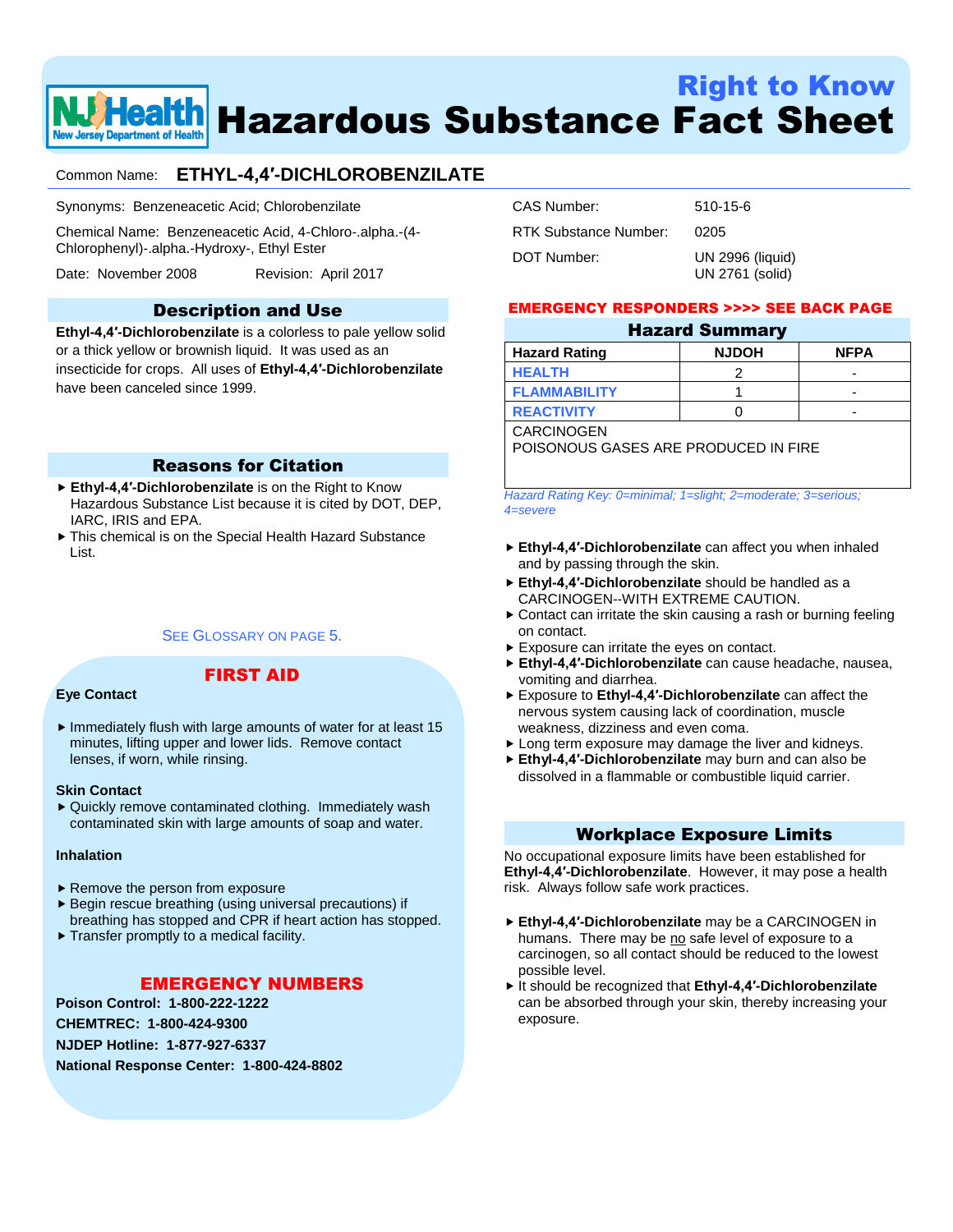# Determining Your Exposure

- Read the product manufacturer's Material Safety Data Sheet (MSDS) and the label to determine product ingredients and important safety and health information about the product mixture.
- For each individual hazardous ingredient, read the New Jersey Department of Health and Senior Services Hazardous Substance Fact Sheet, available on the RTK Program website (http://nj.gov/health/workplacehealthandsafety/right-to-

know/) or in your facility's RTK Central File or Hazard Communication Standard file.

- ▶ You have a right to this information under the New Jersey Worker and Community Right to Know Act, the Public Employees Occupational Safety and Health (PEOSH) Act if you are a public worker in New Jersey, and under the federal Occupational Safety and Health Act (OSHA) if you are a private worker.
- ▶ The New Jersey Right to Know Act and the PEOSH Hazard Communication Standard (N.J.A.C. 12:100-7) requires most employers to label chemicals in the workplace and requires public employers to provide their employees with information concerning chemical hazards and controls. The federal OSHA Hazard Communication Standard (29 CFR 1910.1200) requires private employers to provide similar information and training to their employees.

This Fact Sheet is a summary of available information regarding the health hazards that may result from exposure. Duration of exposure, concentration of the substance and other factors will affect your susceptibility to any of the potential effects described below.

# Health Hazard Information

#### **Acute Health Effects**

The following acute (short-term) health effects may occur immediately or shortly after exposure to **Ethyl-4,4′- Dichlorobenzilate**:

- ▶ Contact can irritate the skin causing a rash or burning feeling.
- Exposure can irritate the eyes on contact.
- **Ethyl-4,4′-Dichlorobenzilate** can cause headache, loss of appetite, nausea, vomiting and diarrhea.

## **Chronic Health Effects**

The following chronic (long-term) health effects can occur at some time after exposure to **Ethyl-4,4′-Dichlorobenzilate** and can last for months or years:

## *Cancer Hazard*

- **Ethyl-4,4′-Dichlorobenzilate** may be a CARCINOGEN in humans since it has been shown to cause liver cancer in animals.
- Many scientists believe there is no safe level of exposure to a carcinogen.

#### *Reproductive Hazard*

 There is limited evidence that **Ethyl-4,4′-Dichlorobenzilate** may damage the male reproductive system (including decreasing the sperm count) in animals.

#### *Other Effects*

- Exposure to **Ethyl-4,4′-Dichlorobenzilate** can affect the nervous system causing lack of coordination, muscle weakness, tremors, convulsions, dizziness and even coma.
- **Long term exposure may damage the liver and kidneys.**

# Medical

#### **Medical Testing**

If symptoms develop or overexposure is suspected, the following are recommended:

- Exam of the nervous system
- Liver and kidney function tests

Any evaluation should include a careful history of past and present symptoms with an exam. Medical tests that look for damage already done are not a substitute for controlling exposure.

Request copies of your medical testing. You have a legal right to this information under the OSHA Access to Employee Exposure and Medical Records Standard (29 CFR 1910.1020).

#### **Mixed Exposures**

 More than light alcohol consumption can cause liver damage. Drinking alcohol can increase the liver damage caused by **Ethyl-4,4′-Dichlorobenzilate**.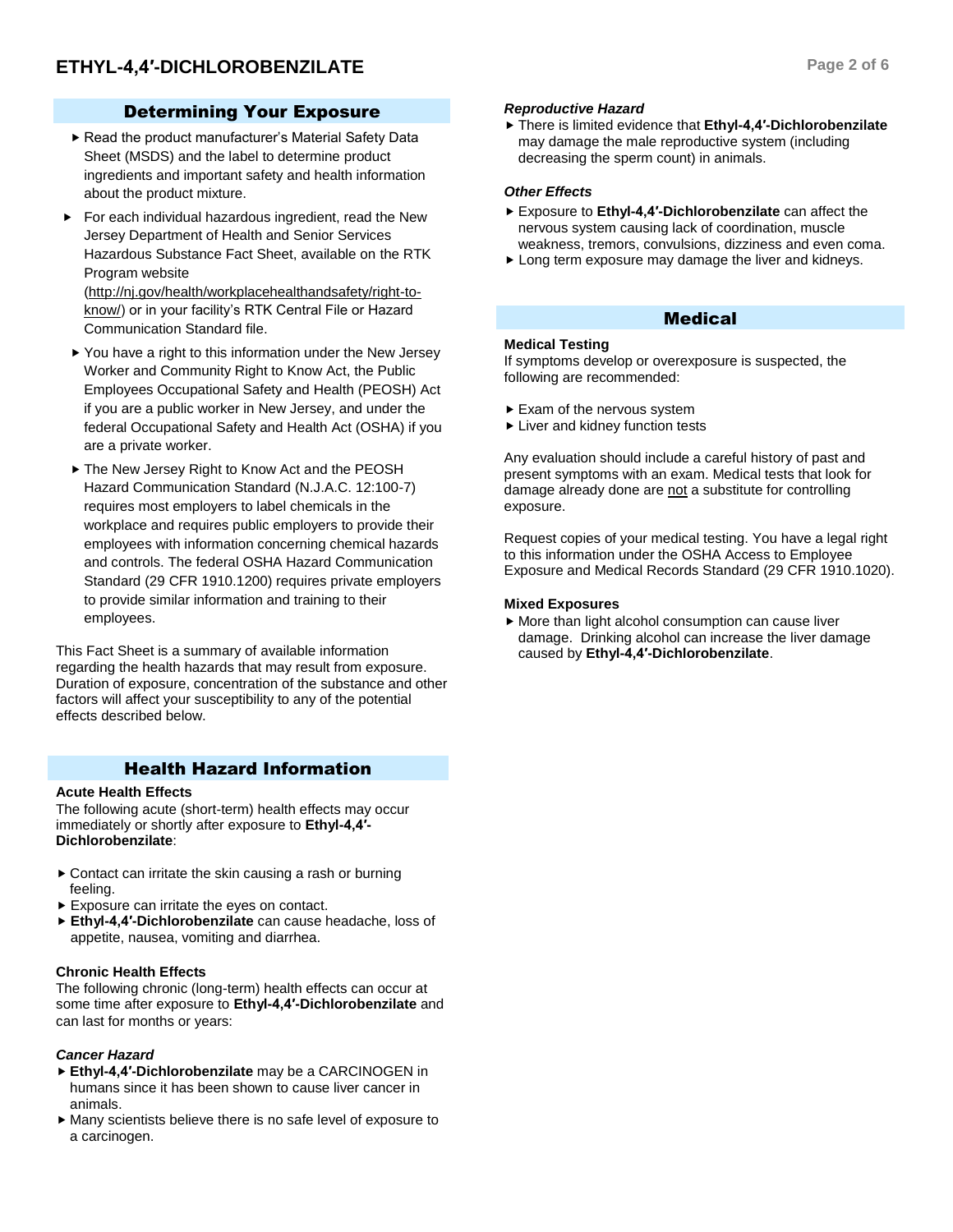# Workplace Controls and Practices

Very toxic chemicals, or those that are reproductive hazards or sensitizers, require expert advice on control measures if a less toxic chemical cannot be substituted. Control measures include: (1) enclosing chemical processes for severely irritating and corrosive chemicals, (2) using local exhaust ventilation for chemicals that may be harmful with a single exposure, and (3) using general ventilation to control exposures to skin and eye irritants. For further information on workplace controls, consult the NIOSH document on Control Banding a[t www.cdc.gov/niosh/topics/ctrlbanding/.](http://www.cdc.gov/niosh/topics/ctrlbanding/)

The following work practices are also recommended:

- Label process containers.
- $\blacktriangleright$  Provide employees with hazard information and training.
- Monitor airborne chemical concentrations.
- Use engineering controls if concentrations exceed recommended exposure levels.
- ▶ Provide eye wash fountains and emergency showers.
- Wash or shower if skin comes in contact with a hazardous material.
- Always wash at the end of the workshift.
- ▶ Change into clean clothing if clothing becomes contaminated.
- ▶ Do not take contaminated clothing home.
- ▶ Get special training to wash contaminated clothing.
- ▶ Do not eat, smoke, or drink in areas where chemicals are being handled, processed or stored.
- Wash hands carefully before eating, smoking, drinking, applying cosmetics or using the toilet.

In addition, the following may be useful or required:

- For *solid* **Ethyl-4,4′-Dichlorobenzilate** use a vacuum or a wet method to reduce dust during clean-up. DO NOT DRY SWEEP.
- Use a high efficiency particulate air (HEPA) filter when vacuuming. Do not use a standard shop vacuum.

# Personal Protective Equipment

The OSHA Personal Protective Equipment Standard (29 CFR 1910.132) requires employers to determine the appropriate personal protective equipment for each hazard and to train employees on how and when to use protective equipment.

The following recommendations are only guidelines and may not apply to every situation.

## **Gloves and Clothing**

- Avoid skin contact with **Ethyl-4,4′-Dichlorobenzilate**. Wear personal protective equipment made from material which cannot be permeated or degraded by this substance. Safety equipment suppliers and manufacturers can provide recommendations on the most protective glove and clothing material for your operation.
- Safety equipment manufacturers recommend Viton for gloves and Tyvek®, or the equivalent, as a protective material for clothing.
- All protective clothing (suits, gloves, footwear, headgear) should be clean, available each day, and put on before work.

## **Eye Protection**

- For *solid* **Ethyl-4,4′-Dichlorobenzilate** wear eye protection with side shields or goggles.
- Wear indirect-vent, impact and splash resistant goggles when working with liquids.
- $\blacktriangleright$  If additional protection is needed for the entire face, use in combination with a face shield. A face shield should not be used without another type of eye protection.

# **Respiratory Protection**

*Improper use of respirators is dangerous.* Respirators should only be used if the employer has implemented a written program that takes into account workplace conditions, requirements for worker training, respirator fit testing, and medical exams, as described in the OSHA Respiratory Protection Standard (29 CFR 1910.134).

- Where the potential exists for overexposure to **Ethyl-4,4′- Dichlorobenzilate**, use a NIOSH approved respirator with an organic vapor/acid gas cartridge and particulate prefilters. Increased protection is obtained from full facepiece powered-air purifying respirators.
- Leave the area immediately if (1) while wearing a filter or cartridge respirator you can smell, taste, or otherwise detect **Ethyl-4,4′-Dichlorobenzilate**, (2) while wearing particulate filters abnormal resistance to breathing is experienced, or (3) eye irritation occurs while wearing a full facepiece respirator. Check to make sure the respirator-to-face seal is still good. If it is, replace the filter or cartridge. If the seal is no longer good, you may need a new respirator.
- Consider all potential sources of exposure in your workplace. You may need a combination of filters, prefilters or cartridges to protect against different forms of a chemical (such as vapor and mist) or against a mixture of chemicals.
- Where the potential for high exposure exists at **8.4 mg/m<sup>3</sup>** , use a NIOSH approved supplied-air respirator with a full facepiece operated in a pressure-demand or other positivepressure mode. For increased protection use in combination with an auxiliary self-contained breathing apparatus operated in a pressure-demand or other positive-pressure mode.

# Fire Hazards

If employees are expected to fight fires, they must be trained and equipped as stated in the OSHA Fire Brigades Standard (29 CFR 1910.156).

- **Ethyl-4,4′-Dichlorobenzilate** may burn and can also be dissolved in a flammable or combustible liquid carrier.
- $\triangleright$  Use dry chemical, CO<sub>2</sub>, water spray or foam as extinguishing agents.
- **POISONOUS GASES ARE PRODUCED IN FIRE.**
- Use water spray to keep fire-exposed containers cool.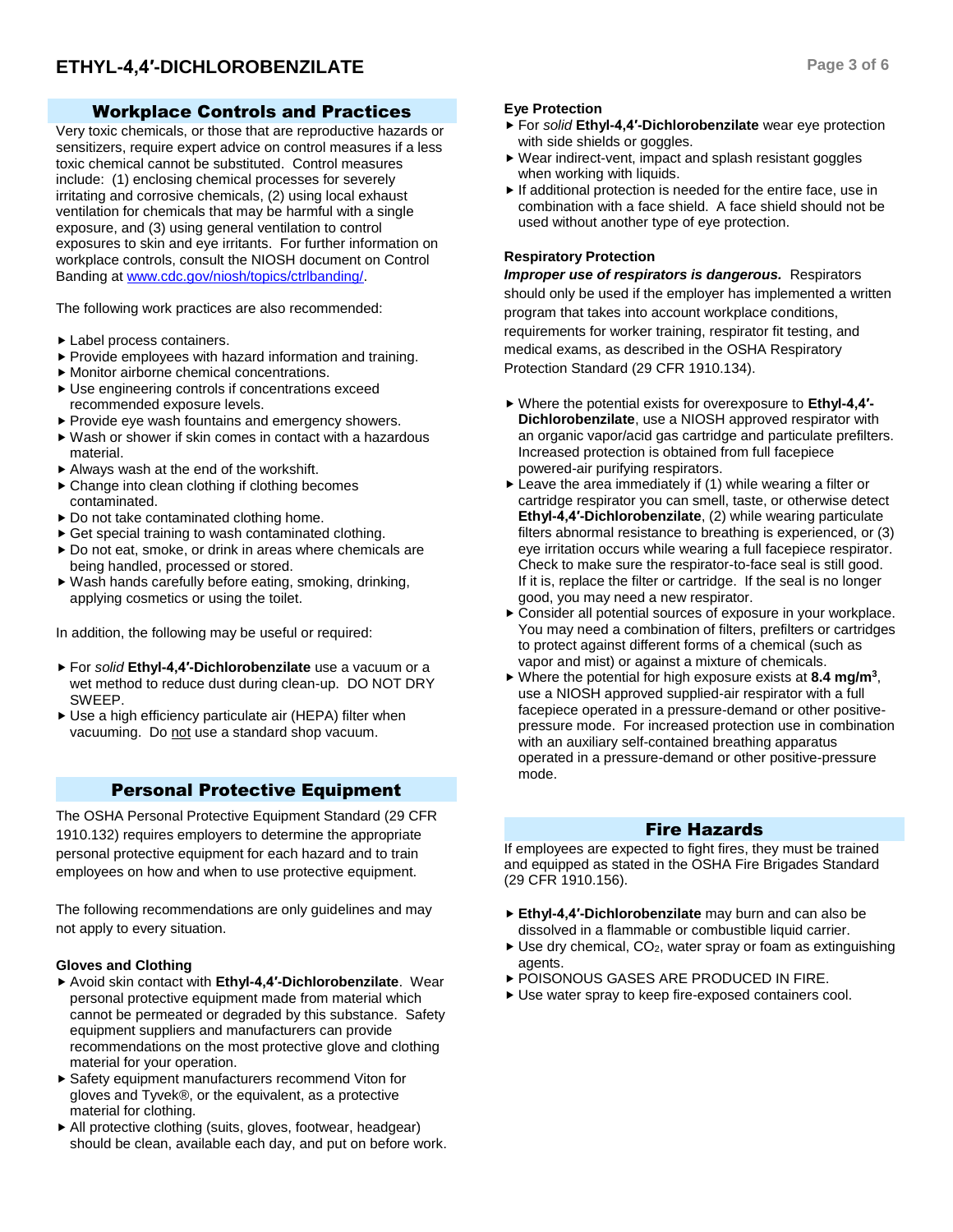# Spills and Emergencies

If employees are required to clean-up spills, they must be properly trained and equipped. The OSHA Hazardous Waste Operations and Emergency Response Standard (29 CFR 1910.120) may apply.

If **Ethyl-4,4′-Dichlorobenzilate** is spilled or leaked, take the following steps:

- Evacuate personnel and secure and control entrance to the area.
- Eliminate all ignition sources.
- ▶ Dampen solid spill with 60 to 70% *Ethanol* and place in sealed containers for disposal.
- Absorb liquids in vermiculite, dry sand, earth, or a similar material and place into sealed containers for disposal.
- Wash all contaminated surfaces with 60 to 70% *Ethanol* and then wash with soap and water.
- Ventilate area after clean-up is complete.
- ▶ DO NOT wash into sewer.
- It may be necessary to contain and dispose of **Ethyl-4,4′- Dichlorobenzilate** as a HAZARDOUS WASTE. Contact your state Department of Environmental Protection (DEP) or your regional office of the federal Environmental Protection Agency (EPA) for specific recommendations.

# Handling and Storage

Prior to working with **Ethyl-4,4′-Dichlorobenzilate** you should be trained on its proper handling and storage.

- **Ethyl-4,4′-Dichlorobenzilate** is not compatible with STRONG ACIDS (such as HYDROCHLORIC, SULFURIC and NITRIC); STRONG BASES (such as SODIUM HYDROXIDE, POTASSIUM HYDROXIDE; and LIME).
- ▶ Store in tightly closed containers in a cool, well-ventilated area.
- Sources of ignition, such as smoking and open flames, are prohibited where **Ethyl-4,4′-Dichlorobenzilate** is used, handled, or stored in a manner that could create a potential fire or explosion hazard.

# Occupational Health Information Resources

The New Jersey Department of Health offers multiple services in occupational health. These services include providing informational resources, educational materials, public presentations, and industrial hygiene and medical investigations and evaluations.

#### **For more information, please contact:**

New Jersey Department of Health Right to Know Program PO Box 368 Trenton, NJ 08625-0368 Phone: 609-984-2202 Fax: 609-984-7407 E-mail: rtk@doh.nj.gov Web address: http://nj.gov/health/workplacehealthandsafety/right-toknow/

*The Right to Know Hazardous Substance Fact Sheets are not intended to be copied and sold for commercial purposes.*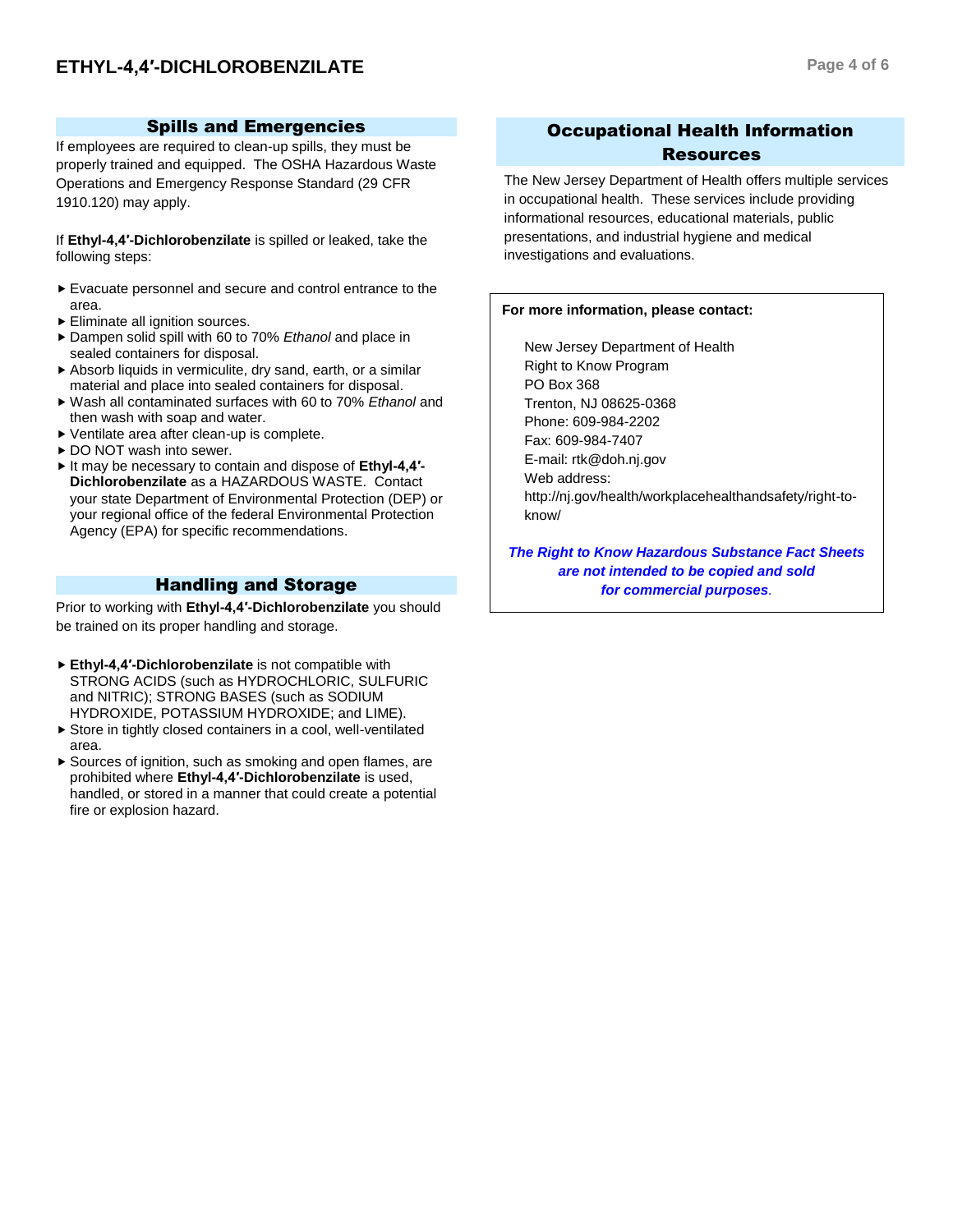# **ETHYL-4,4′-DICHLOROBENZILATE Page 5 of 6**

#### **GLOSSARY**

**ACGIH** is the American Conference of Governmental Industrial Hygienists. They publish guidelines called Threshold Limit Values (TLVs) for exposure to workplace chemicals.

**Acute Exposure Guideline Levels** (AEGLs) are established by the EPA. They describe the risk to humans resulting from once-in-a lifetime, or rare, exposure to airborne chemicals.

**Boiling point** is the temperature at which a substance can change its physical state from a liquid to a gas.

A **carcinogen** is a substance that causes cancer.

The **CAS number** is unique, identifying number, assigned by the Chemical Abstracts Service, to a specific chemical.

**CFR** is the Code of Federal Regulations, which are the regulations of the United States government.

A **combustible** substance is a solid, liquid or gas that will burn.

A **corrosive** substance is a gas, liquid or solid that causes destruction of human skin or severe corrosion of containers.

**DEP** is the New Jersey Department of Environmental Protection.

**DOT** is the Department of Transportation, the federal agency that regulates the transportation of chemicals.

**EPA** is the Environmental Protection Agency, the federal agency responsible for regulating environmental hazards.

**ERG** is the Emergency Response Guidebook. It is a guide for emergency responders for transportation emergencies involving hazardous substances.

**Emergency Response Planning Guideline** (ERPG) values provide estimates of concentration ranges where one reasonably might anticipate observing adverse effects.

A **fetus** is an unborn human or animal.

A **flammable** substance is a solid, liquid, vapor or gas that will ignite easily and burn rapidly.

The **flash point** is the temperature at which a liquid or solid gives off vapor that can form a flammable mixture with air.

**IARC** is the International Agency for Research on Cancer, a scientific group.

**Ionization Potential** is the amount of energy needed to remove an electron from an atom or molecule. It is measured in electron volts.

**IRIS** is the Integrated Risk Information System database on human health effects that may result from exposure to various chemicals, maintained by federal EPA.

**LEL** or **Lower Explosive Limit**, is the lowest concentration of a combustible substance (gas or vapor) in the air capable of continuing an explosion.

**mg/m3** means milligrams of a chemical in a cubic meter of air. It is a measure of concentration (weight/volume).

A **mutagen** is a substance that causes mutations. A **mutation** is a change in the genetic material in a body cell. Mutations can lead to birth defects, miscarriages, or cancer.

**NFPA** is the National Fire Protection Association. It classifies substances according to their fire and explosion hazard.

**NIOSH** is the National Institute for Occupational Safety and Health. It tests equipment, evaluates and approves respirators, conducts studies of workplace hazards, and proposes standards to OSHA.

**NTP** is the National Toxicology Program which tests chemicals and reviews evidence for cancer.

**OSHA** is the federal Occupational Safety and Health Administration, which adopts and enforces health and safety standards.

**PEOSHA** is the New Jersey Public Employees Occupational Safety and Health Act, which adopts and enforces health and safety standards in public workplaces.

**Permeated** is the movement of chemicals through protective materials.

**ppm** means parts of a substance per million parts of air. It is a measure of concentration by volume in air.

**Protective Action Criteria** (PAC) are values established by the Department of Energy and are based on AEGLs and ERPGs. They are used for emergency planning of chemical release events.

A **reactive** substance is a solid, liquid or gas that releases energy under certain conditions.

**STEL** is a Short Term Exposure Limit which is usually a 15 minute exposure that should not be exceeded at any time during a work day.

A **teratogen** is a substance that causes birth defects by damaging the fetus.

**UEL** or **Upper Explosive Limit** is the highest concentration in air above which there is too much fuel (gas or vapor) to begin a reaction or explosion.

**Vapor Density** is the ratio of the weight of a given volume of one gas to the weight of another (usually *Hydrogen*), at the same temperature and pressure.

The **vapor pressure** is a force exerted by the vapor in equilibrium with the solid or liquid phase of the same substance. The higher the vapor pressure the higher concentration of the substance in air.